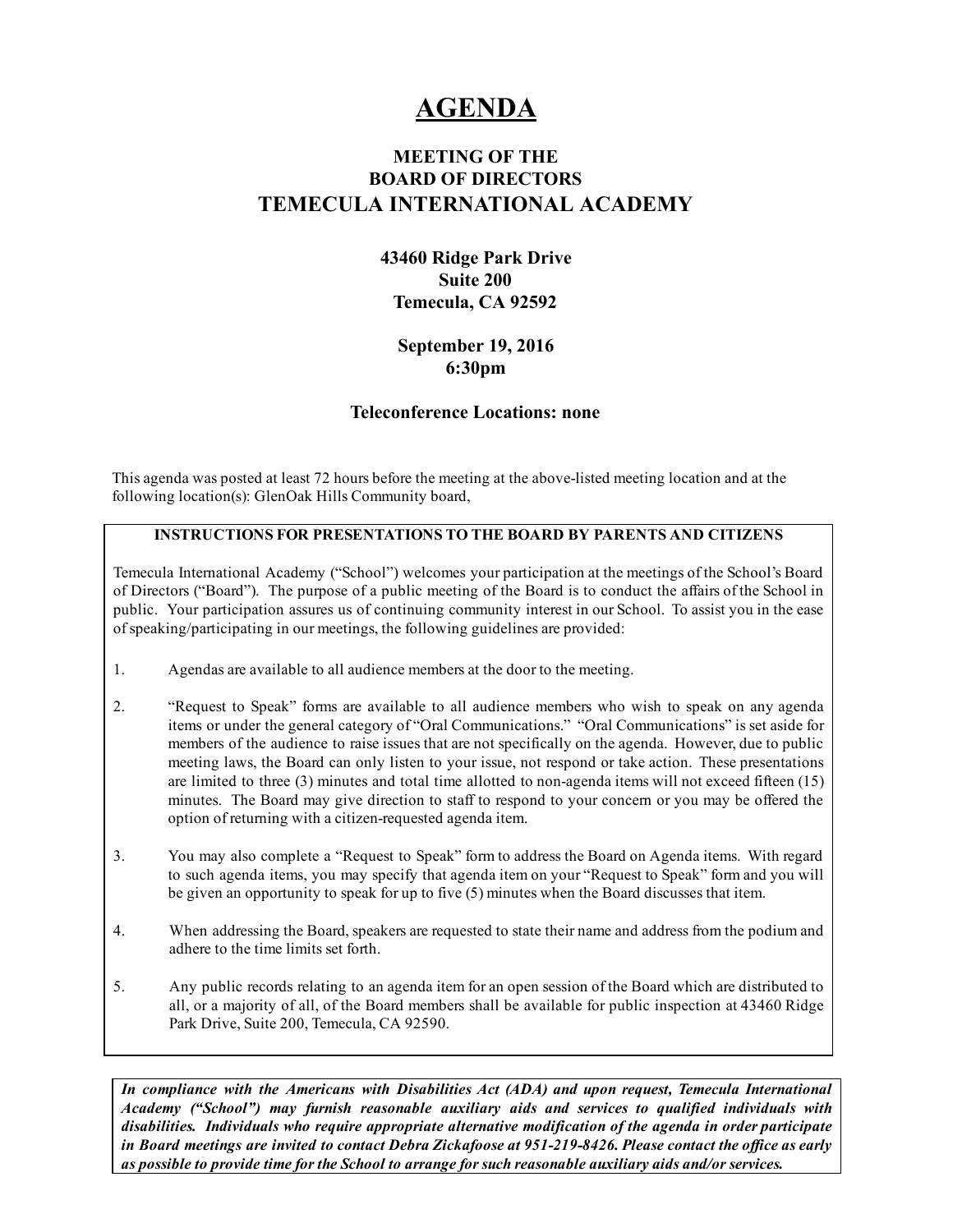### I. PRELIMINARY

- A. CALL TO ORDER
- B. ROLL CALL & ESTABLISHMENT OF QUORUM
- C. PLEDGE OF ALLEGIANCE
- D. APPROVAL OF AGENDA
- E. APPROVAL OF LAST MEETING MINUTES September 6, 2016

## II. COMMUNICATIONS

#### A. ORAL COMMUNICATIONS 7PM to 7:30PM

ORAL COMMUNICATIONS: Non-agenda items: no individual presentation shall be for more than three (3) minutes and the total time for this purpose shall not exceed fifteen (15) minutes. Ordinarily, Board members will not respond to presentations and no action can be taken due to California's public meeting laws. However, the Board may give direction to staff following a presentation.

### III. CONSENT ITEMS

All matters listed under the consent agenda are considered by the Board to be routine and will be approved/enacted by the Board in one motion in the form listed below. Unless specifically requested by a Board member or a member of the public to be removed from the Consent Agenda for discussion, there will be no discussion of these items prior to the Board votes on them. The President recommends approval of all items on the consent agenda.

# A. REQUEST TO SPEAK FORM FOR OPEN SESSIONS

#### IV. OFFICER'S REPORT

Board President **Secretary CFO** 

# V. COMMITTEE CHAIR REPORTS

Charter Petition Committee Finance and Budget Committee Political and Community Outreach Committee Facilities Committee Marketing and Social Media Committee